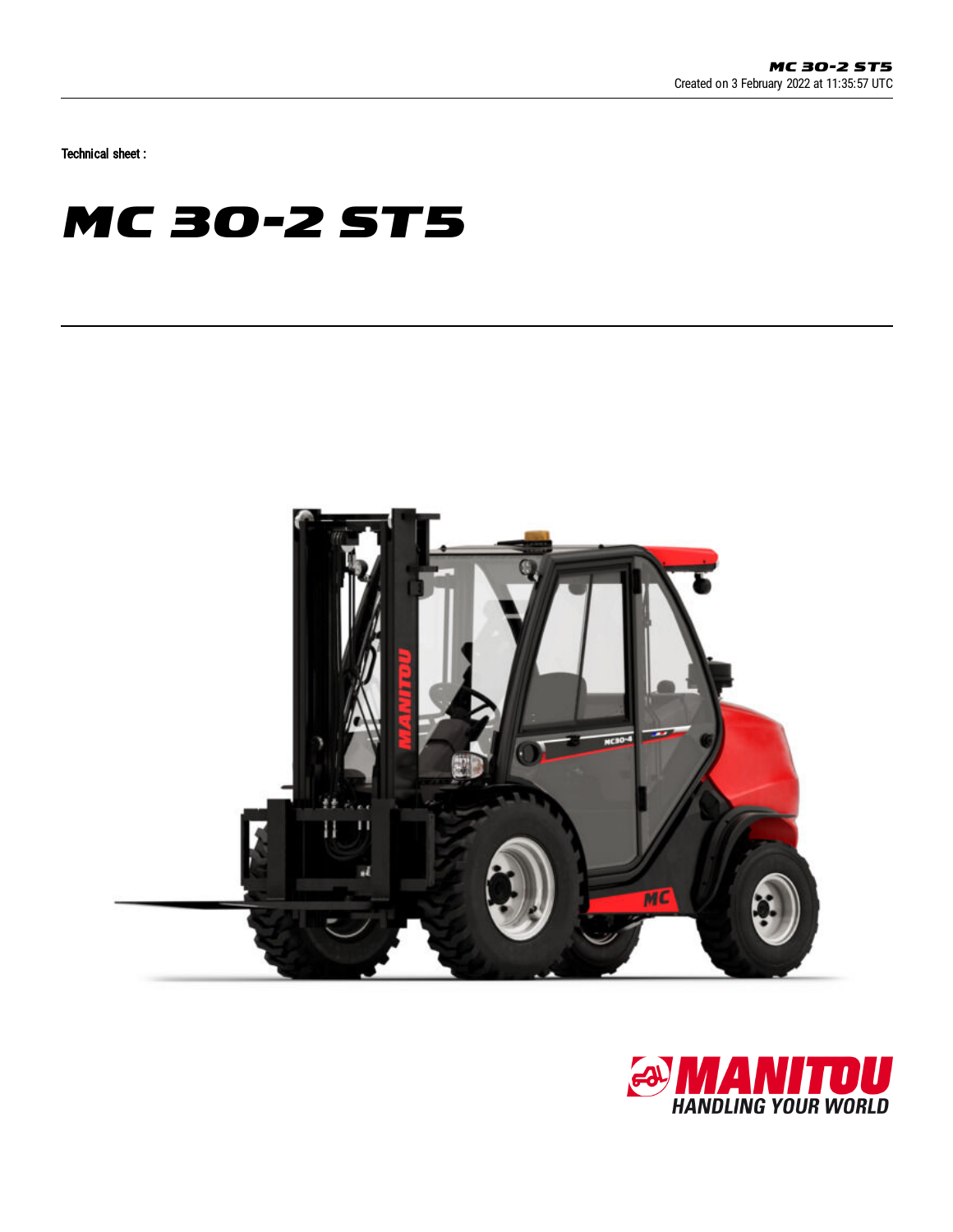|       | <b>Technical characteristics</b>                                                         |                | <b>Metric</b>                        |
|-------|------------------------------------------------------------------------------------------|----------------|--------------------------------------|
| 1.1   | Manufacturer                                                                             |                | Manitou                              |
| 1.2   | Model Name                                                                               |                | MC 30-2 ST5                          |
| 1.3   | Power source                                                                             |                | Diesel                               |
| 1.4   | Operator type                                                                            |                | Seated                               |
| 1.5   | Max. capacity                                                                            | $\mathbf 0$    | 3000 kg                              |
| 1.6   | Load centre of gravity                                                                   | $\mathbf c$    | 500 mm                               |
| 1.8   | Load distance, centre of drive axle to fork                                              | X              | 626 mm                               |
| 1.9   | Wheelbase                                                                                | V              | 1900 mm                              |
|       | Weight                                                                                   |                |                                      |
| 2.1   | Service weight                                                                           |                | 4220 kg                              |
| 2.2   | Weight on front axle (laden) / rear axle (laden)                                         |                | 6570 kg / 650 kg                     |
| 2.3   | Weight on front axle (Unladen) / rear axle (Unladen)                                     |                | 1570 kg / 2650 kg                    |
|       | Wheels                                                                                   |                |                                      |
| 3.1   | Tyres type                                                                               |                | Pneumatic                            |
| 3.2   | Dimensions of front wheels                                                               |                | 12,5/80-18/12 SL R4                  |
| 3.3   | Dimensions of rear wheels                                                                |                | 7,00-12/12 ED PLUS                   |
| 3.5   | Number of front wheels / rear wheels                                                     |                | 2/2                                  |
| 3.5.2 | Number of drive wheels                                                                   |                | $\overline{2}$                       |
| 3.6   | Front wheel gauge                                                                        | <b>b10</b>     | 1159 mm                              |
| 3.7   | Rear wheel gauge                                                                         | b11            | 1176 mm                              |
|       | <b>Dimensions</b>                                                                        |                |                                      |
| 4.1   | Tilt of Mast Forward (deg) / Backward (deg)                                              | $a / \beta$    | 12/10                                |
| 4.7   | Height of overhead guard (cabin) / Overall height of low overhead guard (Buggie version) | h6 / $h6*$     | 2155 mm / 1990 mm                    |
| 4.8   | Seat height/stand height                                                                 | h7             | 1034 mm                              |
| 4.19  | Overall length                                                                           | 1              | 4265 mm                              |
| 4.20  | Length to face of forks                                                                  | 2              | 3085 mm                              |
| 4.21  | Overall width                                                                            | b <sub>1</sub> | 1450 mm                              |
| 4.22  | Forks section x width x length                                                           | s/e/           | 45 mm x 100 mm / 1200 mm             |
| 4.23  | Fork carriage ISO 2328 (class/form) A/B                                                  |                | FEM 3A                               |
| 4.24  | Fork carriage width                                                                      | b <sub>3</sub> | 1260 mm                              |
| 4.31  | Ground clearance below mast                                                              | m1             | 300 mm                               |
| 4.32  | Ground clearance at centre of wheelbase                                                  | m2             | 320 mm                               |
| 4.33  | Aisle width for 1000 x 1200 pallet widthways                                             | Ast            | 4626 mm                              |
| 4.35  | Turning radius                                                                           | Wa             | 2650 mm                              |
|       | <b>Performances</b>                                                                      |                |                                      |
| 5.1   | Travel speed (laden / unladen)                                                           |                | 12 km/h / 24.50 km/h                 |
| 5.2   | Lifting speed (laden / unladen)                                                          |                | $0.47$ m/s / $0.46$ m/s              |
| 5.3   | Lowering speed (laden / unladen)                                                         |                | $0.50$ m/s / $0.30$ m/s              |
| 5.5   | Drawbar pull (Laden / Unladen)                                                           |                | 1700 daN / 910 daN                   |
|       | Gradeability (laden / unladen)                                                           |                | 24 % / 22 %                          |
| 5.7   | Service brake                                                                            |                | Hydraulic brakes by loss of pressure |
| 5.10  |                                                                                          |                |                                      |
|       | <b>Engine</b><br>Engine brand / model / norm                                             |                | Kubota / D1803 CRT E5B / Stage V     |
| 7.1   |                                                                                          |                | 37 kW                                |
| 7.2   | Engine power according to ISO 1585                                                       |                |                                      |
| 7.3   | Rated speed                                                                              |                | 2700 rpm                             |
| 7.4   | Number of cylinders / Capacity of cylinders                                              |                | 3 - 1826 cm <sup>3</sup>             |
| 7.5   | Fuel consumption according to VDI cycle                                                  |                | $3.73$ l/h                           |
|       | <b>Miscellaneous</b>                                                                     |                |                                      |
| 8.1   | Type of drive control                                                                    |                | Electronic                           |
| 8.2   | Working hydraulic pressure for attachments                                               |                | 220 bar                              |
| 8.3   | Oil flow rate for attachments                                                            |                | 42 l/min                             |
| 8.4   | Sound level at the driver's ear according to DIN 12 053                                  |                | 79 dB(A)                             |

|           | MC 30-2 ST5 - Created on 3 February 2022 at 11:35:57 UTC |
|-----------|----------------------------------------------------------|
|           | <b>Metric</b>                                            |
|           | Manitou                                                  |
|           | MC 30-2 ST5                                              |
|           | Diesel                                                   |
|           | Seated                                                   |
| Q         | 3000 kg                                                  |
| C         | 500 mm                                                   |
| X         | 626 mm                                                   |
| у         | 1900 mm                                                  |
|           | 4220 kg                                                  |
|           | 6570 kg / 650 kg                                         |
|           | 1570 kg / 2650 kg                                        |
|           |                                                          |
|           | Pneumatic                                                |
|           | 12,5/80-18/12 SL R4                                      |
|           | 7,00-12/12 ED PLUS                                       |
|           | 2/2                                                      |
|           | $\overline{2}$                                           |
| 10        | 1159 mm                                                  |
| 11        | 1176 mm                                                  |
|           |                                                          |
| $/ \beta$ | 12/10                                                    |
| $h6*$     | 2155 mm / 1990 mm                                        |
| 17        | 1034 mm<br>4265 mm                                       |
| 1<br>12   | 3085 mm                                                  |
| 1נ        | 1450 mm                                                  |
| e/1       | 45 mm x 100 mm / 1200 mm                                 |
|           | FEM 3A                                                   |
| ρЗ        | 1260 mm                                                  |
| п1        | 300 mm                                                   |
| п2        | 320 mm                                                   |
| ١st       | 4626 mm                                                  |
| ٧a        | 2650 mm                                                  |
|           |                                                          |
|           | 12 km/h / 24.50 km/h                                     |
|           | $0.47$ m/s / $0.46$ m/s                                  |
|           | $0.50$ m/s / $0.30$ m/s                                  |
|           | 1700 daN / 910 daN<br>24 % / 22 %                        |
|           | Hydraulic brakes by loss of pressure                     |
|           |                                                          |
|           | Kubota / D1803 CRT E5B / Stage V                         |
|           | 37 kW                                                    |
|           | 2700 rpm                                                 |
|           | $3 - 1826$ cm <sup>3</sup>                               |
|           | $3.73$ l/h                                               |
|           |                                                          |
|           | Electronic                                               |
|           | 220 bar                                                  |
|           | 42 l/min                                                 |

J.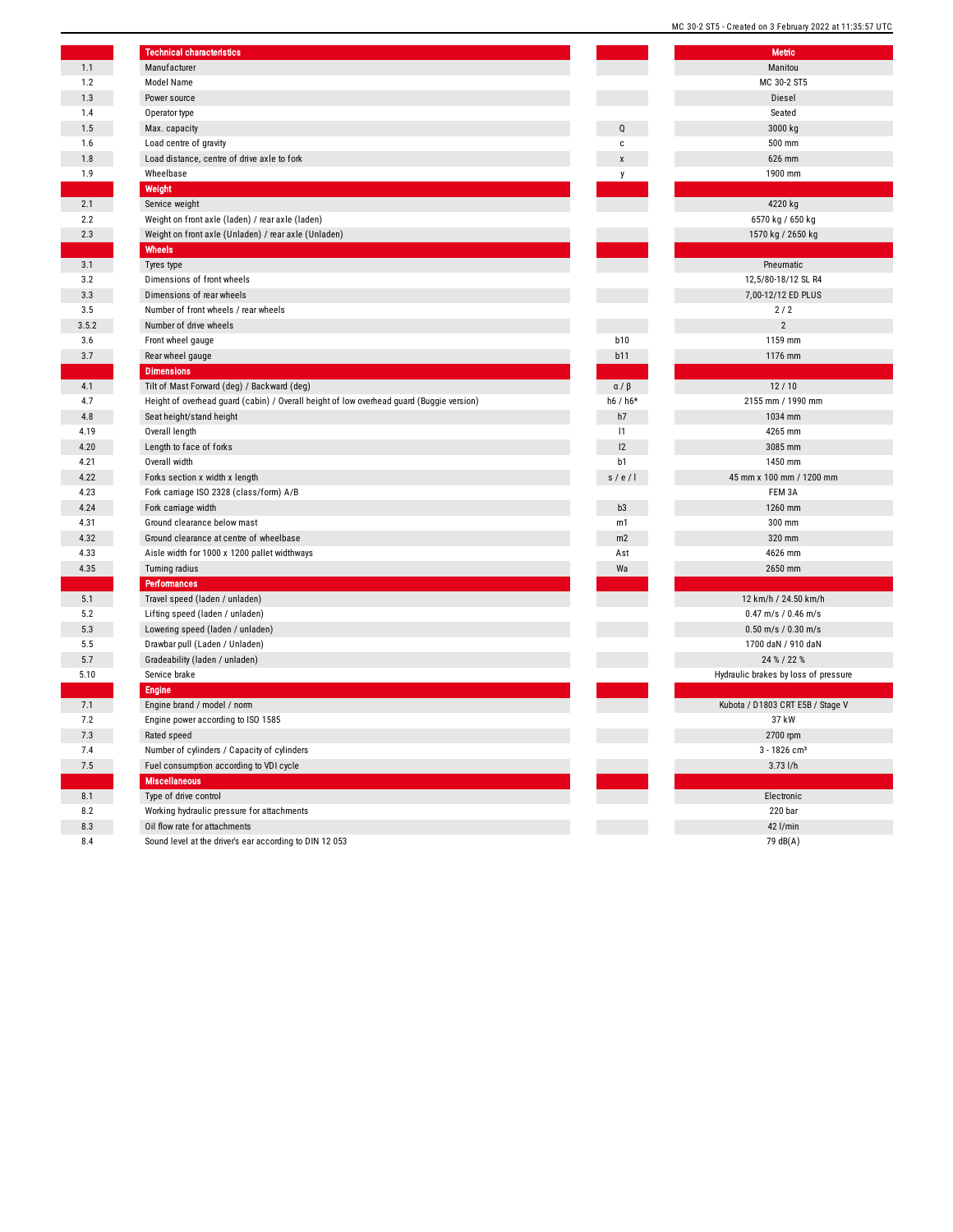## MC 30-2 ST5 - Dimensional drawing



## Characteristics of masts and residual capacities

| <b>Full Visibility Duplex</b>                                          |           | <b>FVD 33</b> | <b>FVD 37</b> | <b>FVD 45</b> |
|------------------------------------------------------------------------|-----------|---------------|---------------|---------------|
| h <sub>2</sub> - Free lift                                             | mm        | 117           | 117           | 117           |
| h1 - Height mast lowered *                                             | mm        | 2338          | 2598          | 3038          |
| h <sub>3</sub> - Lifting Height                                        | mm        | 3300          | 3700          | 4500          |
| h4 - Height mast extended *                                            | mm        | 4090          | 4490          | 5290          |
| $\alpha$ / $\beta$ - Mast inclination (front / rear)                   | $\bullet$ | 12/10         | 12/10         | 12/10         |
| Residual capacity without attachment<br>(Industrial load chart)        | kq        | 1400          | 1400          | 500           |
| Residual capacity with hooked-on side shift<br>(Industrial load chart) | kq        | 1400          | 1400          | 500           |
| Height at max capacity                                                 | mm        | 2700          | 2700          | 2800          |
| Height at max capacity with hooked-on<br>sideshift                     | mm        | 2700          | 2700          | 2800          |

| <b>Free Lift Triplex</b>                                               |                      | <b>FLT 34</b> | <b>FLT 37</b> | <b>FLT 40</b> | <b>FLT 43</b> | <b>FLT 47</b> | <b>FLT 55</b> |
|------------------------------------------------------------------------|----------------------|---------------|---------------|---------------|---------------|---------------|---------------|
| h <sub>2</sub> - Free lift                                             | mm                   | 1235          | 1335          | 1435          | 1585          | 1685          | 2035          |
| h1 - Height mast lowered *                                             | mm                   | 1988          | 2088          | 2188          | 2338          | 2438          | 2788          |
| h <sub>3</sub> - Lifting Height                                        | mm                   | 3400          | 3700          | 4000          | 4300          | 4700          | 5500          |
| h4 - Height mast extended *                                            | mm                   | 4236          | 4536          | 4836          | 5136          | 5536          | 6336          |
| $\alpha$ / $\beta$ - Mast inclination (front / rear)                   | $\ddot{\phantom{0}}$ | 12/10         | 12/10         | 12/10         | 12/10         | 12/10         | 6/6           |
| Residual capacity without attachment<br>(Industrial load chart)        | kg                   | 1900          | 1500          | 1300          | 1400          | 430           | 500           |
| Residual capacity with hooked-on side shift<br>(Industrial load chart) | kq                   | 1800          | 1400          | 1250          |               | 430           | 400           |
| Height at max capacity                                                 | mm                   | 2700          | 2600          | 2700          | 3100          | 2700          | 2500          |
| Height at max capacity with hooked-on<br>sideshift                     | mm                   | 2700          | 2600          | 2700          |               | 2700          | 2500          |

| <b>Full Visibility Triplex</b>                       |         | <b>FVT 33</b> |
|------------------------------------------------------|---------|---------------|
| h <sub>2</sub> - Free lift                           | mm      | 129           |
| h1 - Height mast lowered *                           | mm      | 1878          |
| h <sub>3</sub> - Lifting Height                      | mm      | 3300          |
| h4 - Height mast extended *                          | mm      | 4079          |
| $\alpha$ / $\beta$ - Mast inclination (front / rear) | $\circ$ | 12/10         |